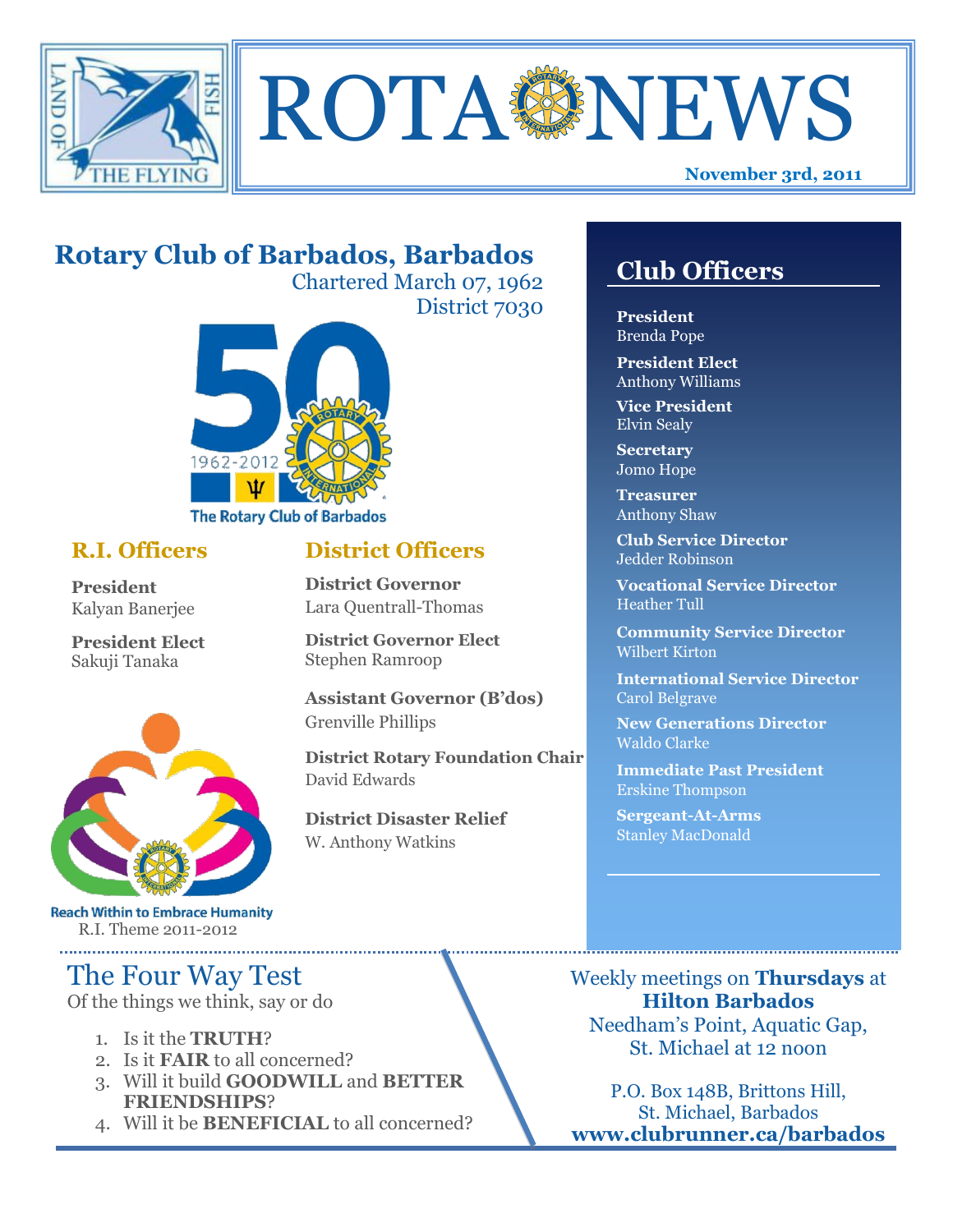#### **"International Business - Its continuing role in the future of Barbados"**



Henderson Holmes, Executive Director BIBA (Photo: BIBA)

We look forward to welcoming Mr. Henderson Holmes, Executive Director of Barbados International Business Association (BIBA) as our featured speaker at today's Fellowship meeting, Thursday, 3rd November 2011.

#### Mr. Holmes will be addressing the topic of **"International Business and its continuing role in the future of Barbados".**



"You won't feel a thing. We make a small incision in your wallet and..."

# CONGRATULATIONS



Special congratulations to Lisa Howard on being awarded a Rotary Ambassadorial Scholarship for 2012-2013

## **RI President's monthly message**

#### **November 2011**

#### **My dear brothers and sisters in Rotary,**

In 1885, the London *Times* ran a series of editorials honoring the 100th birthday of Sir Moses Montefiore, the British financier and philanthropist knighted by Queen Victoria. The editorials commented on his honesty, his generosity, and his willingness to come to the aid of anyone in need. One story was particularly telling.

Someone once asked Sir Moses, one of the wealthiest men of his era, how much he was worth. In the face of such an ill-mannered inquiry, he merely paused for a moment's reflection before naming a figure – one that fell far short of his questioner's expectations. Naturally, it was met with an objection; surely he must be worth 10 times as much! Sir Moses merely smiled. "Young man," he replied, "you didn't ask me how much I own. You asked me how much I am worth. So I calculated how much I have given to charity this year, and that is the number I gave you. You see, in life we are worth only what we are willing to share with others."

When we calculate our own worth, do we think about it in terms of what we have, or how we use it? When we say that all human beings are of equal worth, do our actions follow our words?

I believe that being a Rotarian means looking at all of our resources differently. What is the most good that we could choose to do with what we have? What are the choices that will ultimately leave us the richest?

In Rotary, we are all aware of the great needs in so many parts of our world. And we all know how much we can do to help through our Rotary Foundation. We can change lives, we can restore hope, we can build futures – if we choose to.

In life, everything is a choice. We can choose to close our eyes to the needs of others, to keep what we have for ourselves, to declare the problems of others to be theirs alone. Or we can choose to look past distance, past color, past language and dress and culture, and see that people everywhere are just like us – and then refuse to walk away.

# **Meeting Details**

At our Meeting held on Thursday, October 27th, 2011.

#### Sgt-at-Arms: **Sophie Richer**

|  | Fines | \$217.00 |
|--|-------|----------|
|--|-------|----------|

- Attendance 54%
- Raffles \$113.00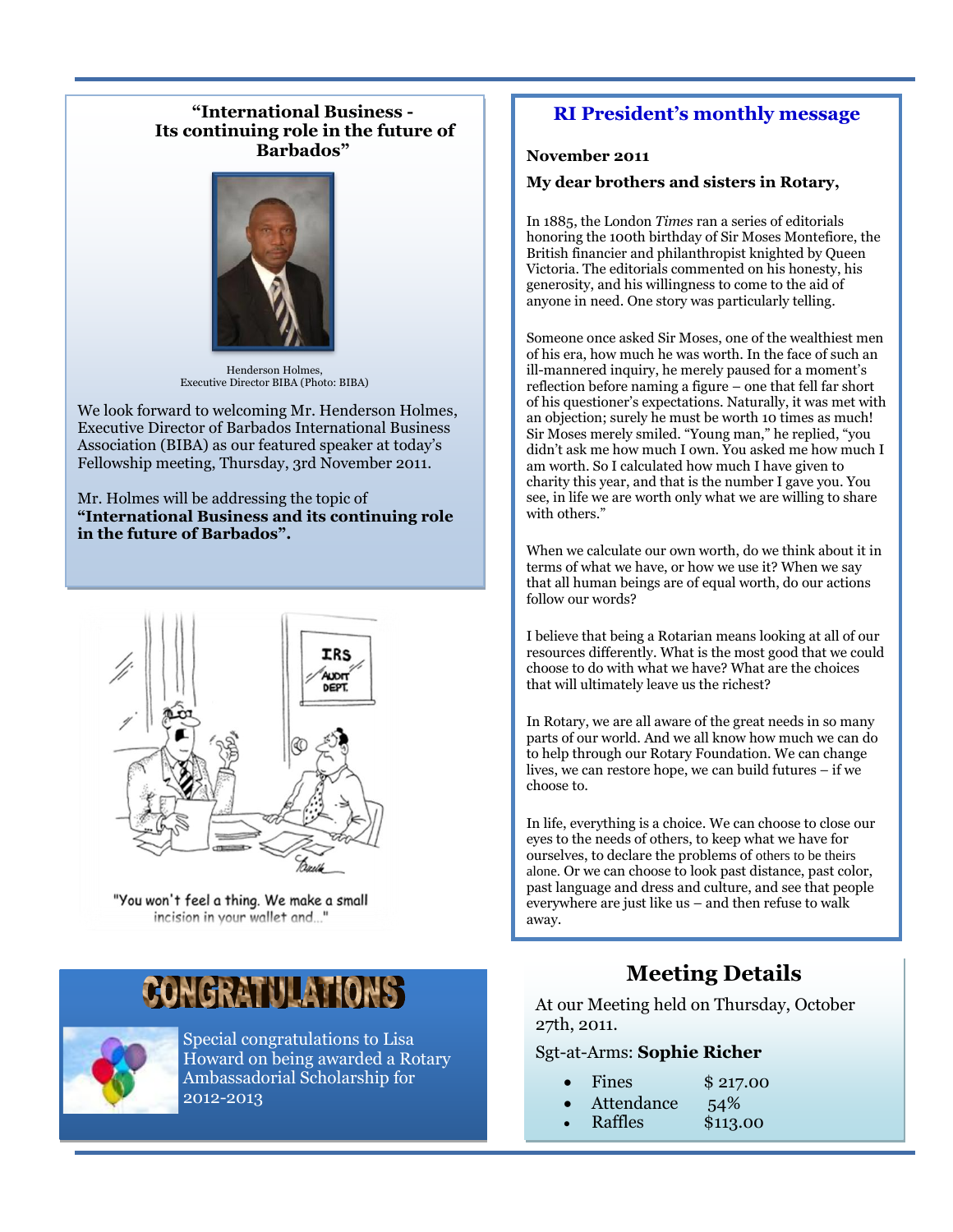### **NOVEMBER – ROTARY FOUNDATION MONTH**

#### **Message from the Rotary Foundation**



William B. Boyd, Rotary Foundation , Trustee Chair

#### **Now's the time to learn about what the Foundation does**

November is Rotary Foundation Month, and I hope you'll focus on the Foundation with your club speakers and programs. How can our newer Rotarians understand the Foundation if we do not tell them what it is and what it does?

We are often not good communicators in Rotary, which is strange as we are business and community leaders. Maybe it is information overload or too much sport on television, but Rotary information is not a high priority for many Rotarians. For example, how would you answer these questions:

Is there an Ambassadorial Scholar in our district?

What is this Future Vision Plan, and what does it mean for our club?

What do we need to know about polio eradication, other than that it makes us feel good?

What is the difference between Group Study Exchange and vocational training teams?

I hear the words *Every Rotarian, Every Year*. What is that about?

How can The Rotary Foundation support our club's desire to help people outside our community?

What are Rotarians doing on issues such as HIV/AIDS and water and sanitation?

Nobody in my club reads the Foundation annual report. Where does the money go?

What is our relationship with the Bill & Melinda Gates Foundation?

The list of questions could go on, but the real question is, "What is our club doing to learn more about our Rotary Foundation?" If the answer is "not enough," now might be a very good time to start.

#### **The Rotary Foundation moves up in survey of top nonprofit organizations**

The Rotary Foundation has moved up 14 places in the *Chronicle of Philanthropy*'s annual survey of the top 400 fundraising charities in the United States.

In the survey, based on fiscal year 2010, the Foundation is 61st on the list of charities that raise funds from private sources, compared with 75th the previous year. Funds raised for [Rotary's US\\$200](http://www.rotary.org/en/EndPolio/Pages/ridefault.aspx)  [Million Challenge](http://www.rotary.org/en/EndPolio/Pages/ridefault.aspx) contributed to the ranking.

The *Chronicle*, which covers nonprofit news around the world, ranks the fundraising performance of charities based on cash donations, as well as gifts of stock, real estate, art, medicine, food, and other noncash items.

An [article published on 16 October](http://philanthropy.com/article/Groups-Take-Innovative-Steps/129395/) provides an overview of the survey and highlights the Foundation's fundraising efforts for polio eradication, particularly among younger donors.

"This is a reflection of yet another outstanding year of fundraising for our Foundation," says John T. Osterlund, Foundation general manager. Based in Washington, D.C., the *Chronicle* is considered the top news source for charity leaders, foundation executives, fundraisers, and others involved in philanthropy.

#### **What is your vision for a better world?**



The Rotary Foundation enables Rotarians to advance world understanding, goodwill, and peace through the improvement of health, the support of education, and the alleviation of poverty.

There are several ways to contribute to Rotary's efforts.

- Gifts to the Rotary Peace Centers
- Outright contributions
- Planned giving
- Donor advised fund
- Recurring giving
- Subscribe to Visions
- Humanitarian miles
- Memorial and tribute gifts
- RI credit card